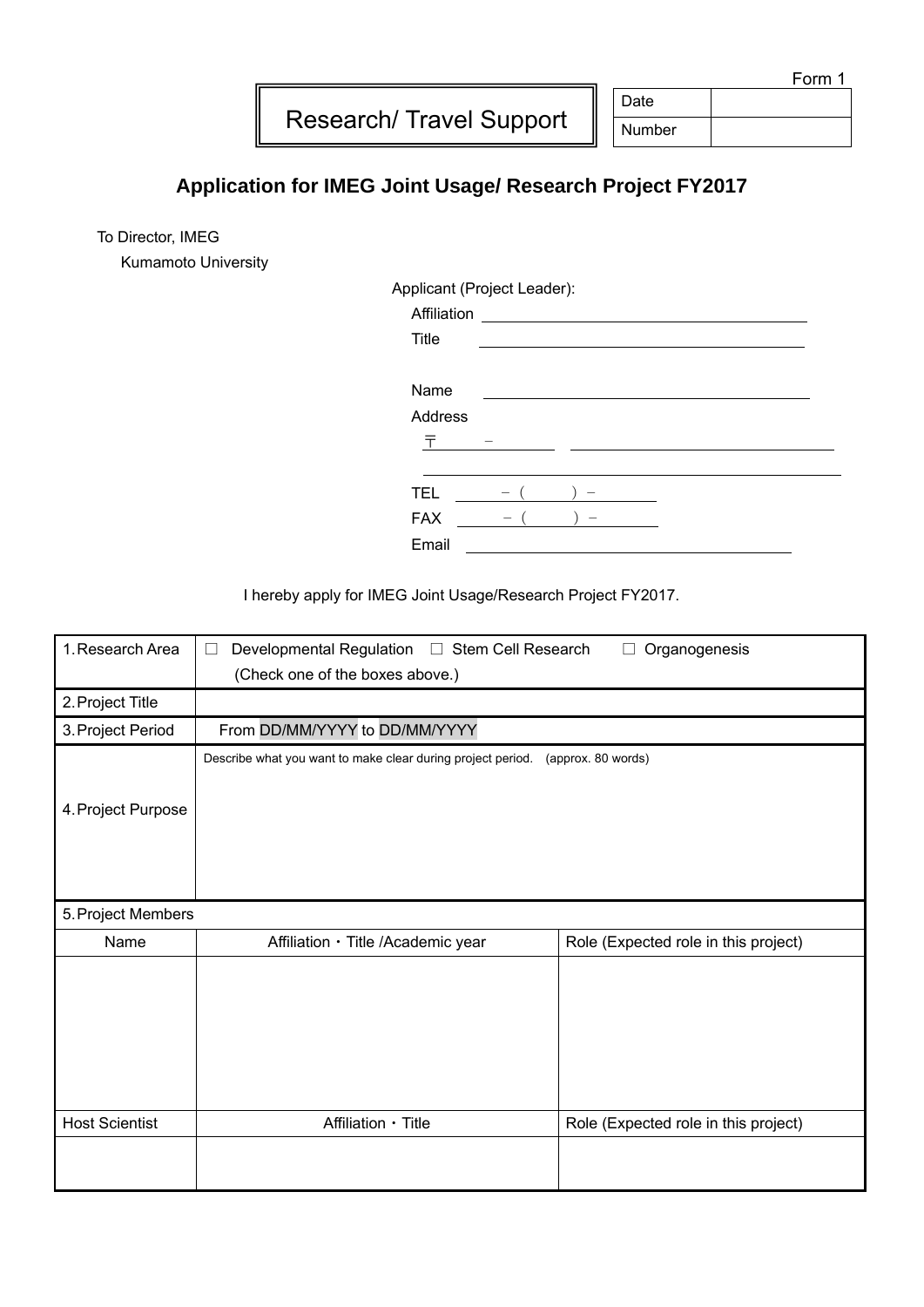| 6. Past Records |                                                                                |                                          |                               |
|-----------------|--------------------------------------------------------------------------------|------------------------------------------|-------------------------------|
|                 | Have you ever received any support from "IMEG Joint Research Projects"?        |                                          | $\square$ Yes<br>$\square$ No |
|                 | If yes, when?                                                                  | Fiscal Year:                             |                               |
|                 | Which support?                                                                 | □Research/Travel Support □Travel Support |                               |
|                 |                                                                                |                                          |                               |
|                 | 7. Research Plan (Describe clearly using charts and/or diagrams as necessary.) |                                          |                               |
|                 |                                                                                |                                          |                               |
|                 |                                                                                |                                          |                               |
|                 |                                                                                |                                          |                               |
|                 |                                                                                |                                          |                               |
|                 |                                                                                |                                          |                               |
|                 |                                                                                |                                          |                               |
|                 |                                                                                |                                          |                               |
|                 |                                                                                |                                          |                               |
|                 |                                                                                |                                          |                               |
|                 |                                                                                |                                          |                               |
|                 |                                                                                |                                          |                               |
|                 |                                                                                |                                          |                               |
|                 |                                                                                |                                          |                               |
|                 |                                                                                |                                          |                               |
|                 |                                                                                |                                          |                               |
|                 |                                                                                |                                          |                               |
|                 |                                                                                |                                          |                               |
|                 |                                                                                |                                          |                               |
|                 |                                                                                |                                          |                               |
|                 |                                                                                |                                          |                               |
|                 |                                                                                |                                          |                               |
|                 |                                                                                |                                          |                               |
|                 |                                                                                |                                          |                               |
|                 |                                                                                |                                          |                               |
|                 |                                                                                |                                          |                               |
|                 |                                                                                |                                          |                               |
|                 |                                                                                |                                          |                               |
|                 |                                                                                |                                          |                               |
|                 |                                                                                |                                          |                               |
|                 |                                                                                |                                          |                               |
|                 |                                                                                |                                          |                               |
|                 |                                                                                |                                          |                               |
|                 |                                                                                |                                          |                               |
|                 |                                                                                |                                          |                               |
|                 |                                                                                |                                          |                               |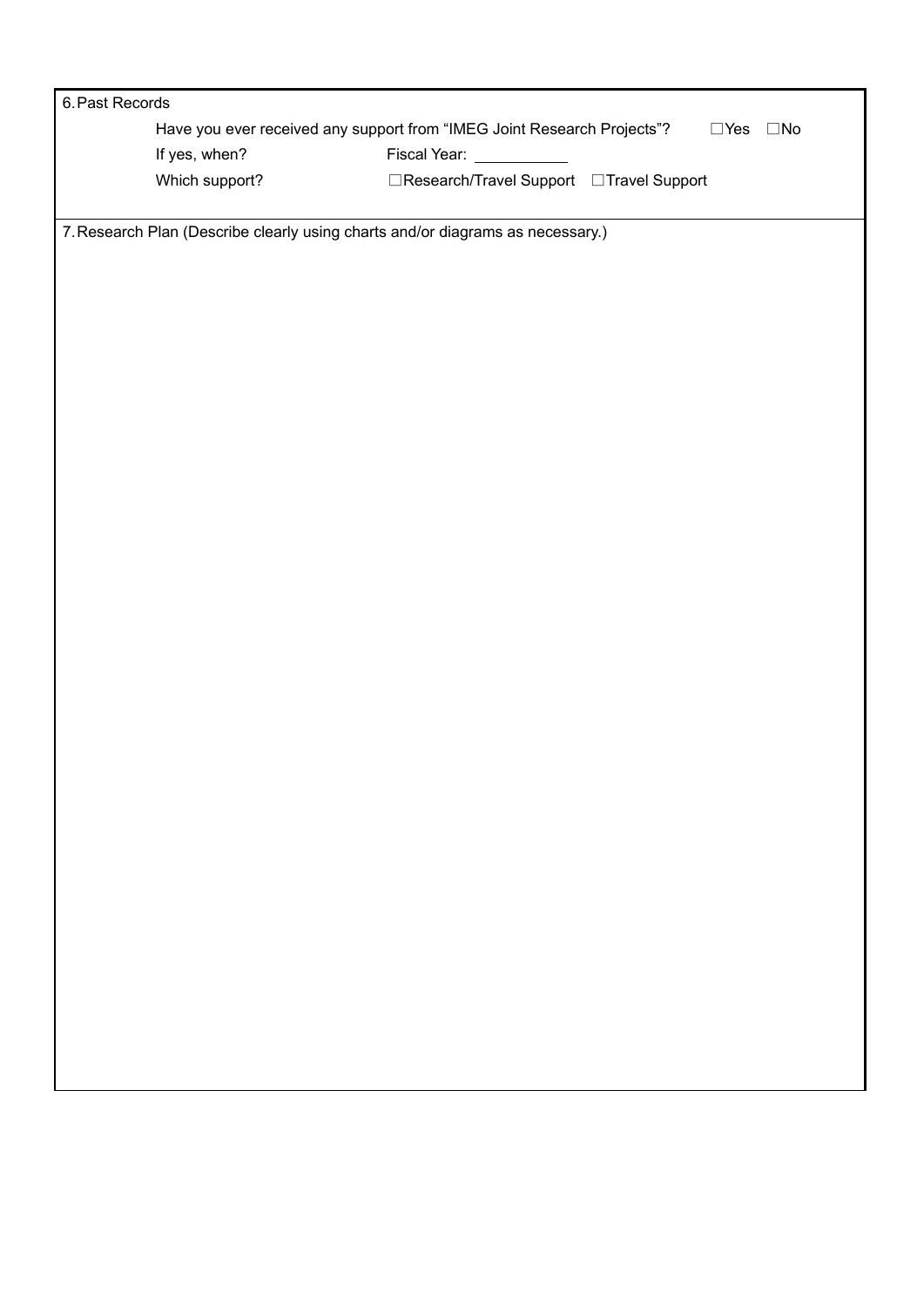| Please answer the following questions.                                          |                                                                                                  |                                                                                                    |                                  |                       |                            |                    |
|---------------------------------------------------------------------------------|--------------------------------------------------------------------------------------------------|----------------------------------------------------------------------------------------------------|----------------------------------|-----------------------|----------------------------|--------------------|
|                                                                                 | Animal experiments?<br>X                                                                         |                                                                                                    | $\Box$ To be conducted $\cdot$   |                       | $\Box$ Not to be conducted |                    |
| <b>Recombinant DNA?</b><br>X<br>Radioisotopes (incl. y-ray irradiation device)? |                                                                                                  | $\Box$ To be used                                                                                  | $\bullet$ . The set of $\bullet$ | $\Box$ Not to be used |                            |                    |
| Х                                                                               |                                                                                                  |                                                                                                    | $\square$ To be used             | $\bullet$             | $\Box$ Not to be used      |                    |
| Х                                                                               |                                                                                                  | Approved by ethics committee required?                                                             | $\Box$ Yes                       | $\bullet$             | $\square$ No               |                    |
| 8. Facilities to be                                                             |                                                                                                  |                                                                                                    |                                  |                       |                            |                    |
| used                                                                            |                                                                                                  |                                                                                                    |                                  |                       |                            |                    |
| 9. Anticipated research results from the project                                |                                                                                                  |                                                                                                    |                                  |                       |                            |                    |
|                                                                                 |                                                                                                  |                                                                                                    |                                  |                       |                            |                    |
|                                                                                 |                                                                                                  |                                                                                                    |                                  |                       |                            |                    |
|                                                                                 |                                                                                                  |                                                                                                    |                                  |                       |                            |                    |
|                                                                                 |                                                                                                  |                                                                                                    |                                  |                       |                            |                    |
| 10. Expected                                                                    | 1)                                                                                               | Travel expenses: Total.                                                                            | JPY                              |                       |                            |                    |
| expenses                                                                        |                                                                                                  | Name _________________________: _________nights, _______times                                      |                                  |                       |                            |                    |
| Up to                                                                           |                                                                                                  |                                                                                                    |                                  |                       |                            |                    |
| JPY1,000,000                                                                    | Name nights,                                                                                     |                                                                                                    |                                  |                       | <b>Example 1</b> imes      |                    |
|                                                                                 |                                                                                                  | * If you are not awarded but still wish to receive travel support only (Analysis cost may be added |                                  |                       |                            |                    |
|                                                                                 | to the support),                                                                                 |                                                                                                    |                                  |                       |                            |                    |
|                                                                                 |                                                                                                  | $\Box$ I will apply for the travel support. $\Box$ I will NOT apply for the travel support.        |                                  |                       |                            |                    |
|                                                                                 | If I receive the travel support and perform analysis,                                            |                                                                                                    |                                  |                       |                            |                    |
|                                                                                 | $\Box$ I will NOT exceed the funding limit. $\Box$ The IMEG host scientist will cover the amount |                                                                                                    |                                  |                       |                            |                    |
|                                                                                 | exceeding the funding limit.                                                                     |                                                                                                    |                                  |                       |                            |                    |
|                                                                                 | Total: JPY<br>2)<br>Please describe a breakdown of the costs and expenses.                       |                                                                                                    |                                  |                       |                            |                    |
|                                                                                 |                                                                                                  | Description                                                                                        |                                  | No                    | Unit Value                 | <b>Total Value</b> |
|                                                                                 | <b>Breakdown</b>                                                                                 | Expenses for consumable goods:                                                                     |                                  |                       |                            |                    |
|                                                                                 |                                                                                                  |                                                                                                    |                                  |                       |                            |                    |
|                                                                                 |                                                                                                  | Analysis Costs:                                                                                    |                                  |                       |                            |                    |
|                                                                                 |                                                                                                  |                                                                                                    |                                  |                       |                            |                    |
|                                                                                 |                                                                                                  | Others:                                                                                            |                                  |                       |                            |                    |
|                                                                                 |                                                                                                  |                                                                                                    |                                  |                       |                            |                    |